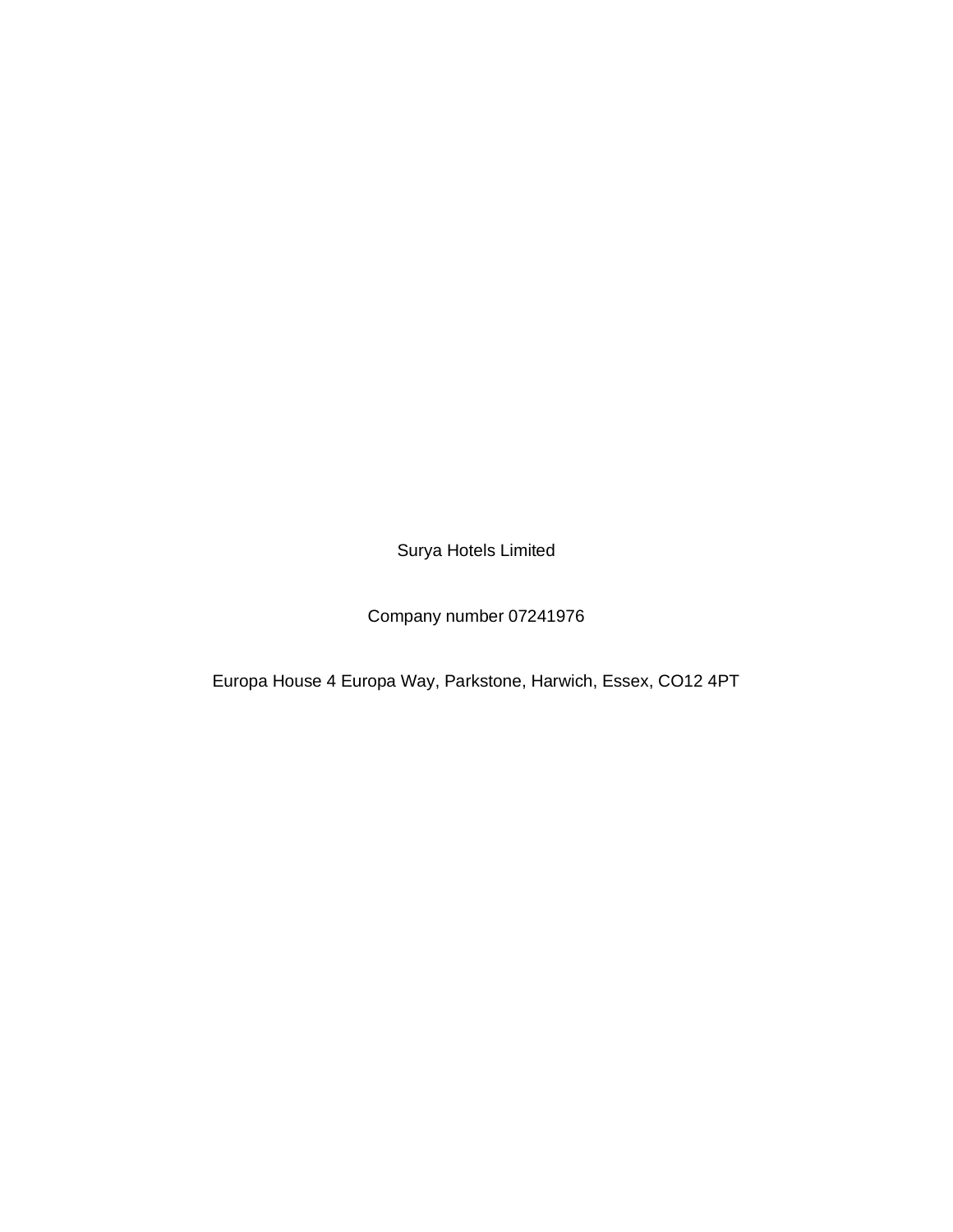**TERMS AND CONDITIONS FOR THE SUPPLY OF GOODS AND SERVICES**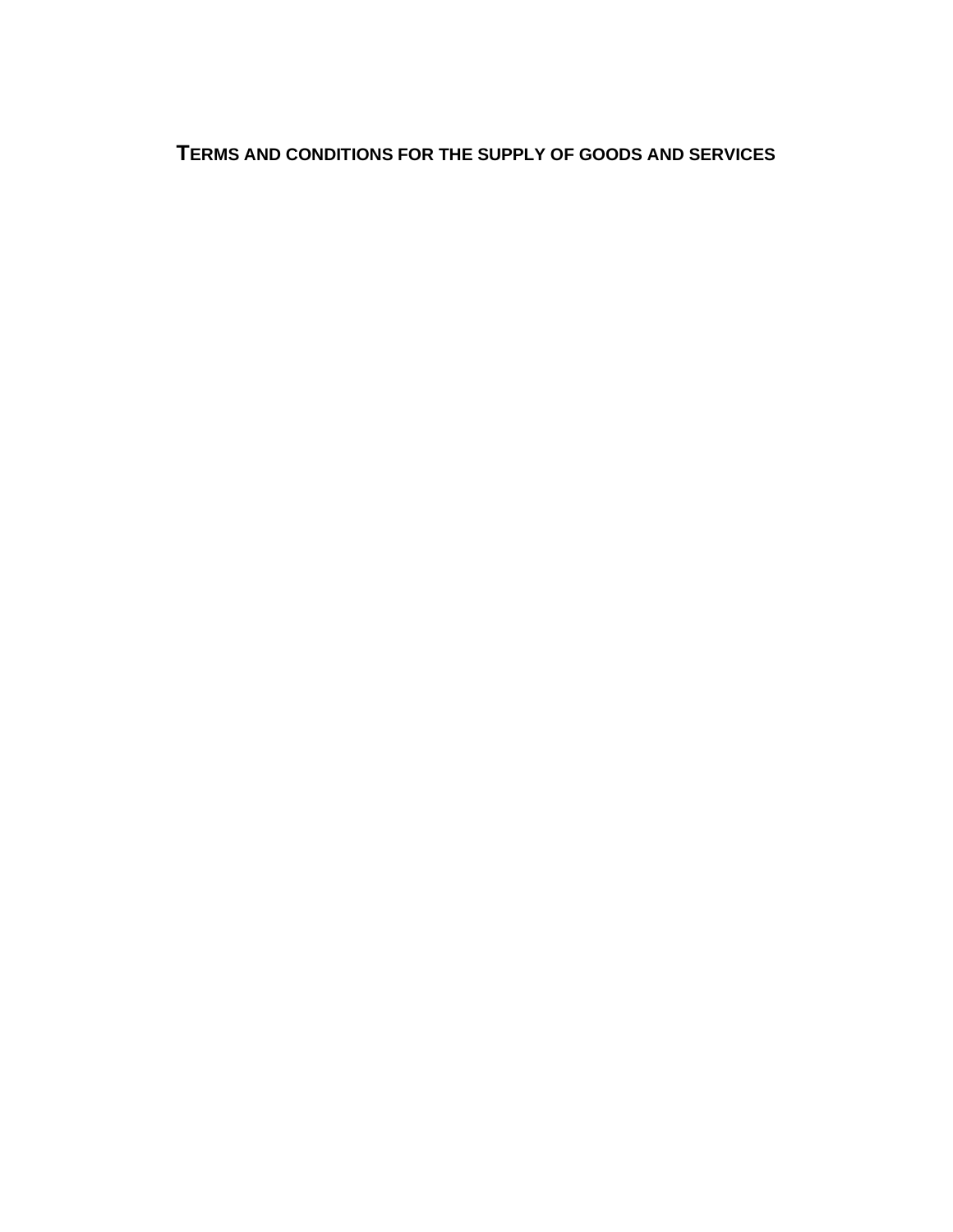# **CONTENTS**

## **CLAUSE**

| 1.  |  |
|-----|--|
| 2.  |  |
| 3.  |  |
| 4.  |  |
| 5.  |  |
| 6.  |  |
| 7.  |  |
| 8.  |  |
| 9.  |  |
| 10. |  |
| 11. |  |
| 12. |  |
| 13. |  |
| 14. |  |
| 15. |  |
| 16. |  |
| 17. |  |
| 18. |  |

## **SCHEDULE**

| Schedule |  |  |
|----------|--|--|
|          |  |  |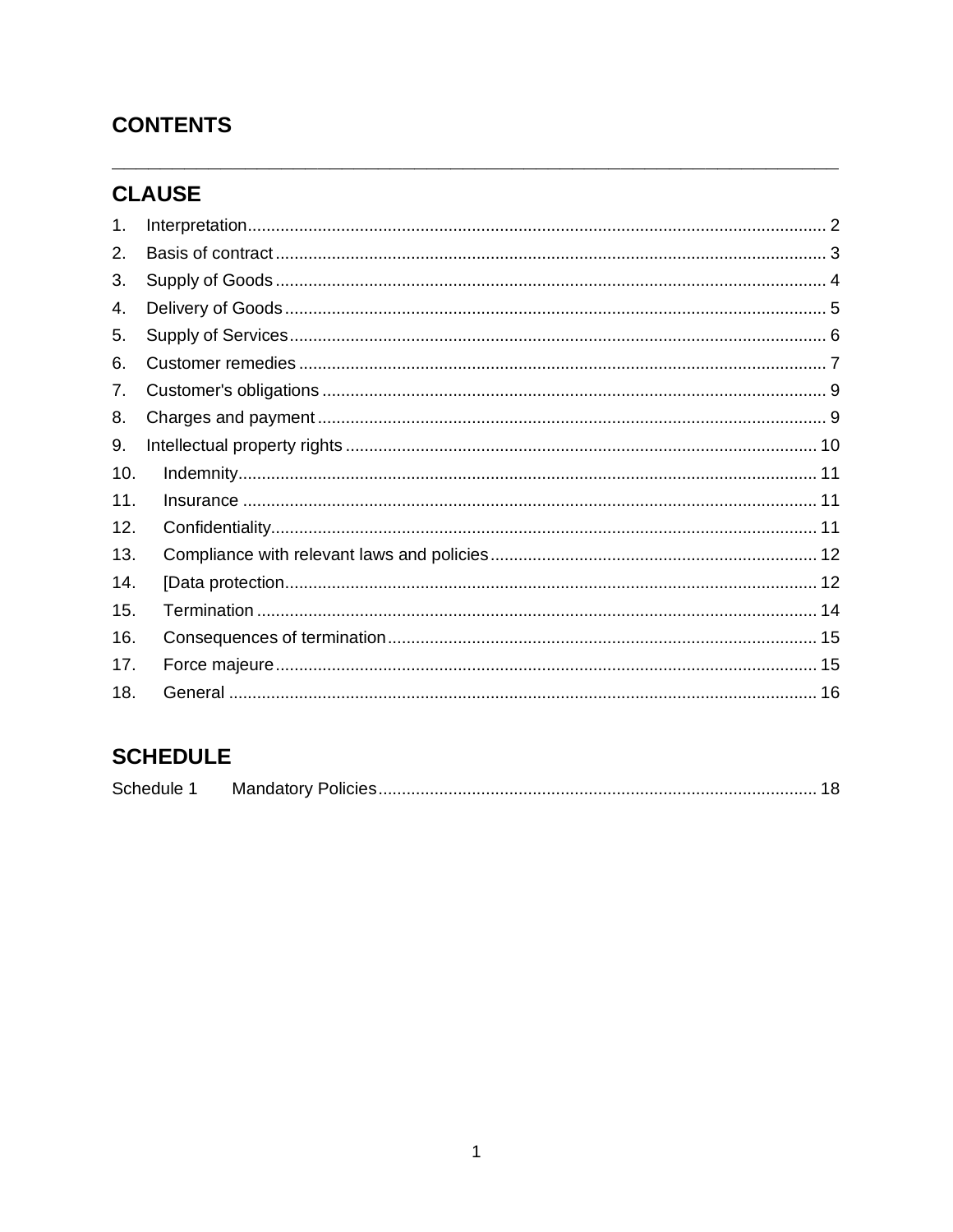## **1. Interpretation**

<span id="page-3-0"></span>The following definitions and rules of interpretation apply in these Conditions.

## 1.1 Definitions:

**Business Day**: a day other than a Saturday, Sunday or public holiday in England, when banks in London are open for business.

**Business Hours**: the period from [9.00 am to 5.00 pm] on any Business Day.

**Commencement Date**: has the meaning given in [clause 2.2.](#page-4-1)

**Conditions**: these terms and conditions as amended from time to time in accordance with [clause 18.9.](#page-18-0)

**Contract**: the contract between the Customer and the Supplier for the supply of Goods and/or Services in accordance with these Conditions.

**Control**: has the meaning given in section 1124 of the Corporation Tax Act 2010, and the expression **change of Control** shall be interpreted accordingly.

**Customer**: **Surya Hotels Limited** registered in England and Wales with company number **07241976**.

**Customer Materials**: has the meaning set out in [clause 5.3\(i\).](#page-8-1)

**Deliverables**: all documents, products and materials developed by the Supplier or its agents, contractors and employees as part of or in relation to the Services in any form or media, including drawings, maps, plans, diagrams, designs, pictures, computer programs, data, specifications and reports (including drafts).

**Delivery Location**: has the meaning given in [clause 4.2\(b\).](#page-6-1)

**Goods**: the goods (or any part of them) set out in the Order.

**Goods Specification**: any specification for the Goods, including any related plans and drawings, that is agreed in writing by the Customer and the Supplier.

**Intellectual Property Rights**: patents, utility models, rights to inventions, copyright and neighbouring and related rights, moral rights, trade marks and service marks, business names and domain names, rights in get-up and trade dress], goodwill and the right to sue for passing off [or unfair competition], rights in designs, rights in computer software, database rights, rights to use, and protect the confidentiality of, confidential information (including know-how and trade secrets), and all other intellectual property rights, in each case whether registered or unregistered and including all applications and rights to apply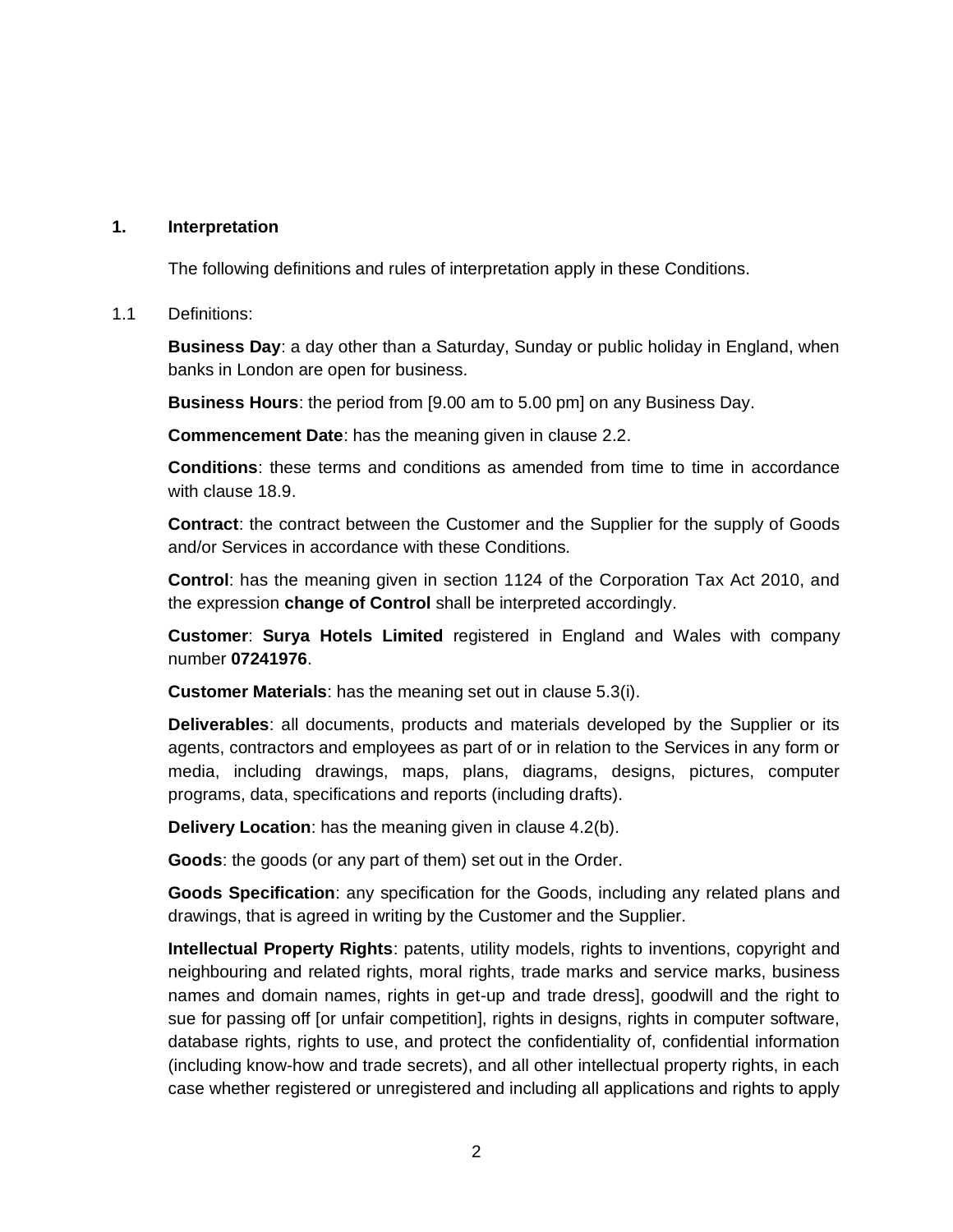for and be granted, renewals or extensions of, and rights to claim priority from, such rights and all similar or equivalent rights or forms of protection which subsist or will subsist now or in the future in any part of the world.

**Mandatory Policies**: the Customer's business policies [Schedule 1.](#page-19-0)

**Order**: the Customer's order for the supply of Goods and/or Services, as set out [in the Customer's purchase order form **OR** in the Customer's written acceptance of the Supplier's quotation **OR** overleaf **OR** in the Customer's purchase order form, or in the Customer's written acceptance of the Supplier's quotation, or overleaf, as the case may be].

**Services**: the services, including any Deliverables, to be provided by the Supplier under the Contract as set out in the Service Specification.

**Service Specification**: the description or specification for Services agreed in writing by the Customer and the Supplier.

**Supplier**: the person or firm from whom the Customer purchases the Goods and/or Services.

**UK GDPR**: has the meaning given to it in section 3(10) (as supplemented by section 205(4)) of the Data Protection Act 2018.

- 1.2 Interpretation:
	- (a) A **person** includes a natural person, corporate or unincorporated body (whether or not having separate legal personality).
	- (b) A reference to a party includes its personal representatives, successors and permitted assigns.
	- (a) A reference to legislation or a legislative provision is a reference to it as amended or re-enacted. A reference to legislation or a legislative provision includes all subordinate legislation made under that legislation or legislative provision.
	- (b) Any words following the terms **including**, **include**, **in particular**, **for example** or any similar expression shall be interpreted as illustrative and shall not limit the sense of the words preceding those terms.
	- (c) A reference to **writing** or **written** excludes fax and email.

## <span id="page-4-0"></span>**2. Basis of contract**

- 2.1 The Order constitutes an offer by the Customer to purchase Goods and/or Services from the Supplier in accordance with these Conditions.
- <span id="page-4-1"></span>2.2 The Order shall be deemed to be accepted on the earlier of: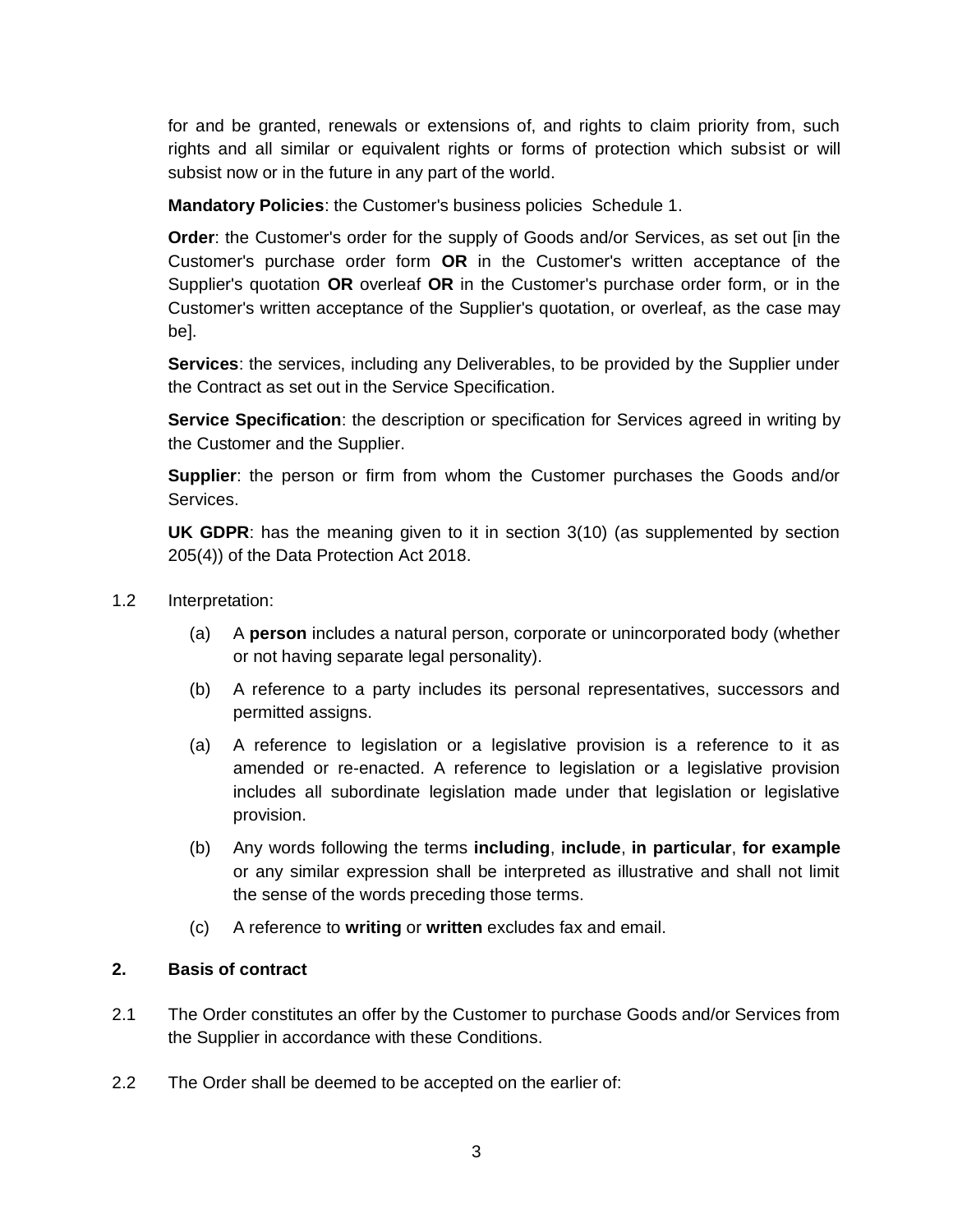- (a) the Supplier issuing written acceptance of the Order; or
- (b) any act by the Supplier consistent with fulfilling the Order,

at which point and on which date the Contract shall come into existence (**Commencement Date**).

- 2.3 These Conditions apply to the Contract to the exclusion of any other terms that the Supplier seeks to impose or incorporate, or which are implied by law, trade custom, practice or course of dealing.
- 2.4 All of these Conditions shall apply to the supply of both Goods and Services except where the application to one or the other is specified.
- <span id="page-5-2"></span>2.5 The Supplier waives any right it might otherwise have to rely on any term endorsed upon, delivered with or contained in any documents of the Supplier that is inconsistent with these Conditions.

## <span id="page-5-0"></span>**3. Supply of Goods**

- <span id="page-5-1"></span>3.1 The Supplier shall ensure that the Goods shall:
	- (a) correspond with their description and any applicable Goods Specification;
	- (b) be of satisfactory quality (within the meaning of the Sale of Goods Act 1979) and fit for any purpose held out by the Supplier or made known to the Supplier by the Customer, expressly or by implication, and in this respect the Customer relies on the Supplier's skill and judgement;
	- (c) where they are manufactured products, be free from defects in design, materials and workmanship and remain so for [12] months after delivery; [and]
	- (d) comply with all applicable statutory and regulatory requirements relating to the manufacture, labelling, packaging, storage, handling and delivery of the Goods[; and]
- 3.2 The Supplier shall ensure that at all times it has and maintains all the licences, permissions, authorisations, consents and permits that it needs to carry out its obligations under the Contract in respect of the Goods.
- 3.3 The Customer may inspect and test the Goods at any time before delivery. The Supplier shall remain fully responsible for the Goods despite any such inspection or testing and any such inspection or testing shall not reduce or otherwise affect the Supplier's obligations under the Contract.
- 3.4 If following such inspection or testing the Customer considers that the Goods do not comply or are unlikely to comply with the Supplier's undertakings at [clause 3.1,](#page-5-1) the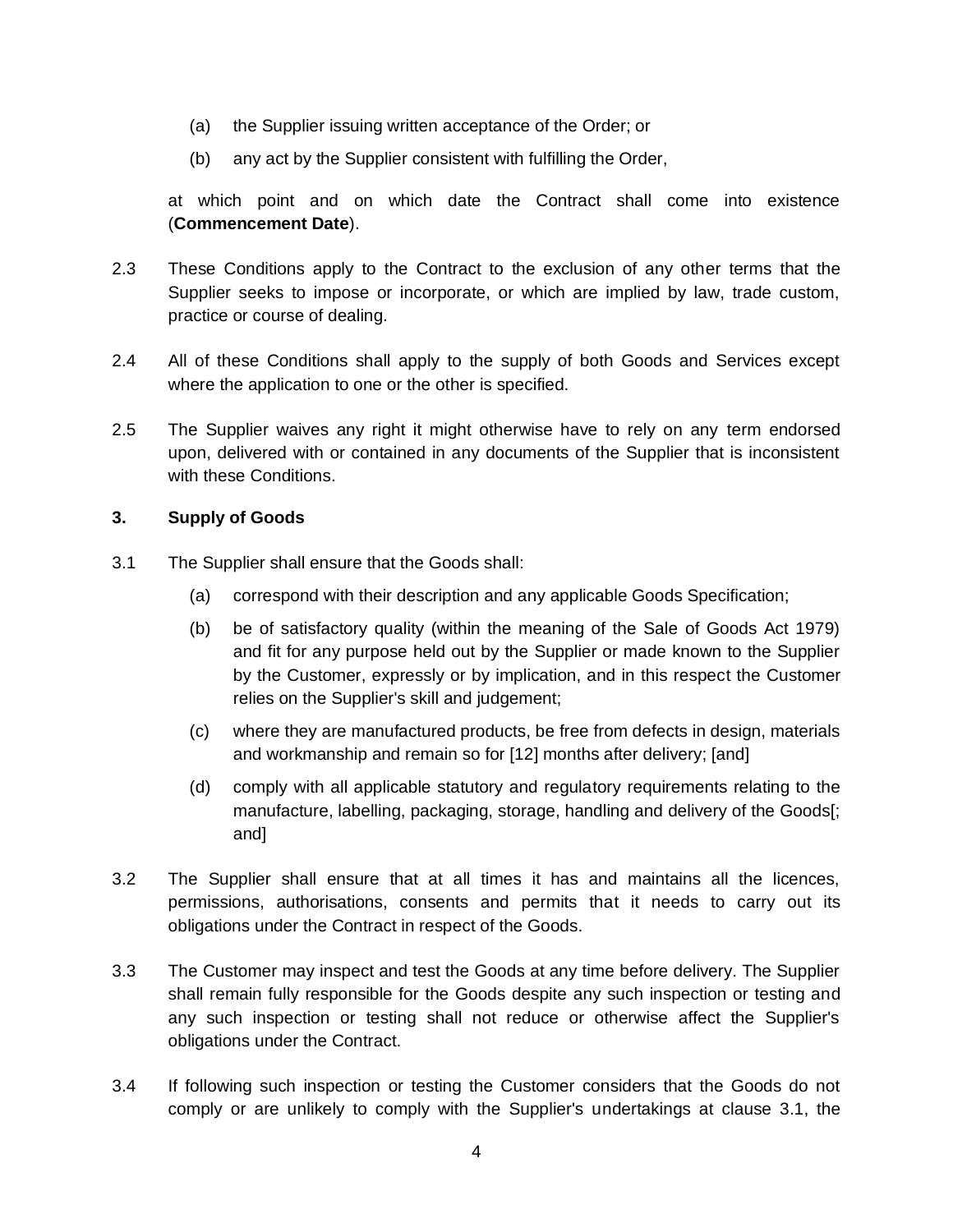Customer shall inform the Supplier and the Supplier shall immediately take such remedial action as is necessary to ensure compliance.

3.5 The Customer may conduct further inspections and tests after the Supplier has carried out its remedial actions.

## <span id="page-6-0"></span>**4. Delivery of Goods**

- 4.1 The Supplier shall ensure that:
	- (a) the Goods are properly packed and secured in such manner as to enable them to reach their destination in good condition;
	- (b) each delivery of the Goods is accompanied by a delivery note which shows the date of the Order, the Order number (if any), the type and quantity of the Goods (including the code number of the Goods (where applicable)), special storage instructions (if any) and, if the Goods are being delivered by instalments, the outstanding balance of Goods remaining to be delivered; and
	- (c) it states clearly on the delivery note any requirement for the Customer to return any packaging material for the Goods to the Supplier. Any such packaging material shall only be returned to the Supplier at the cost of the Supplier.
- <span id="page-6-1"></span>4.2 The Supplier shall deliver the Goods:
	- (a) on the date specified in the Order or, if no such date is specified, then within 7 days of the date of the Order;
	- (b) to the Customer's Hotel premises within the United Kingdom or such other location as is set out in the Order or as instructed by the Customer before delivery (**Delivery Location**); and
	- (c) during the Customer's normal hours of business, or as instructed by the Customer.
- 4.3 Delivery of the Goods shall be completed on the completion of unloading of the Goods at the Delivery Location.
- 4.4 If the Supplier:
	- (a) delivers less than 95% of the quantity of Goods ordered, the Customer may reject the Goods; or
	- (b) delivers more than 105% of the quantity of Goods ordered, the Customer may at its sole discretion reject the Goods or the excess Goods,

and any rejected Goods shall be returnable at the Supplier's risk and expense. If the Supplier delivers more or less than the quantity of Goods ordered, and the Customer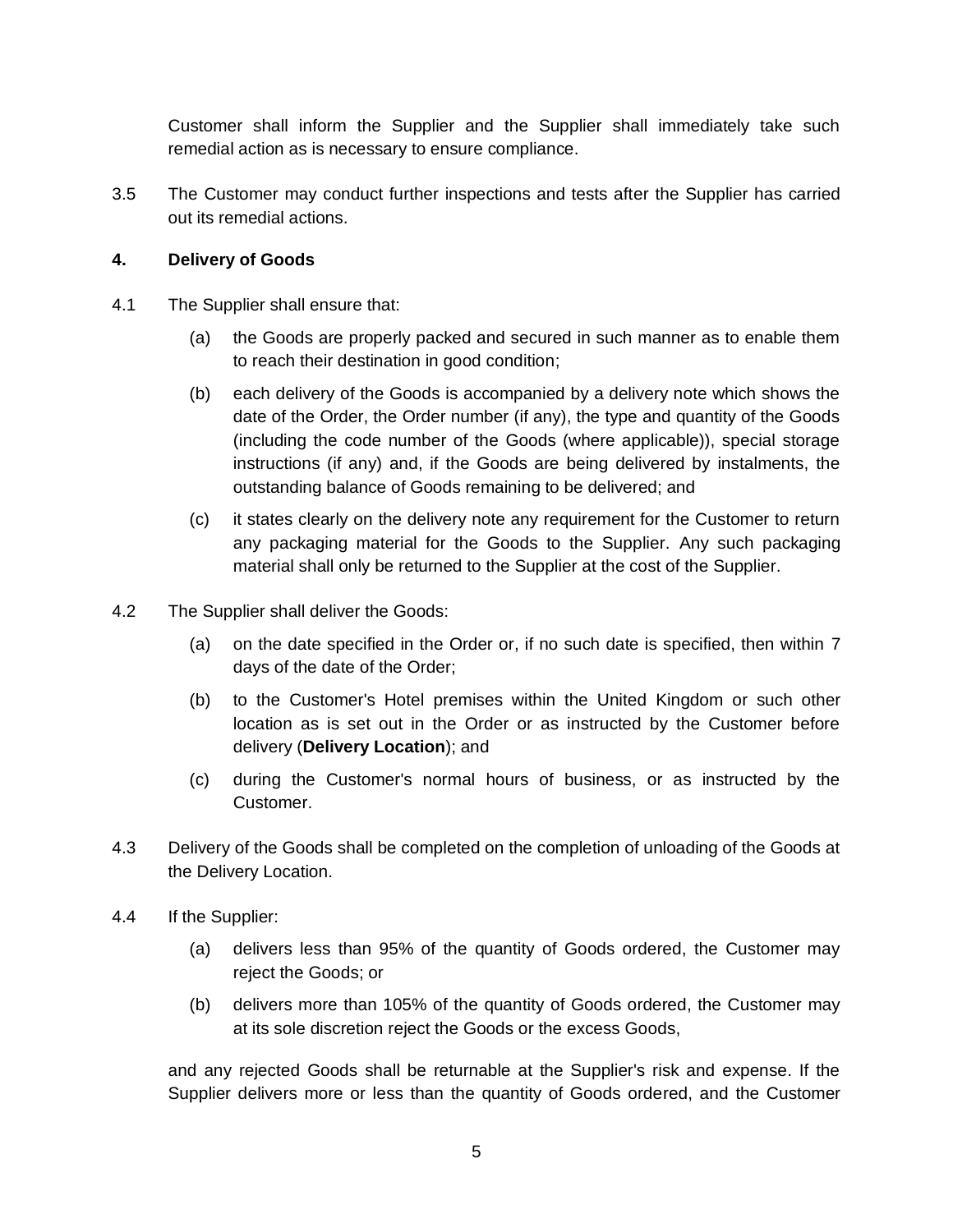accepts the delivery, the Supplier shall make a pro rata adjustment to the invoice for the Goods.

- 4.5 The Supplier shall not deliver the Goods in instalments without the Customer's prior written consent. Where it is agreed that the Goods are delivered by instalments, they may be invoiced and paid for separately. However, failure by the Supplier to deliver any one instalment on time or at all or any defect in an instalment shall entitle the Customer to the remedies set out in [clause 6.1.](#page-8-2)
- 4.6 Title and risk in the Goods shall pass to the Customer on completion of delivery.

## <span id="page-7-0"></span>**5. Supply of Services**

- 5.1 The Supplier shall from (the Commencement Date **OR** the date set out in the Order) and for the duration of the Contract supply the Services to the Customer in accordance with the terms of the Contract.
- 5.2 The Supplier shall meet any performance dates for the Services [specified in the Order or] that the Customer notifies to the Supplier and time is of the essence in relation to any of those performance dates.
- <span id="page-7-1"></span>5.3 In providing the Services, the Supplier shall:
	- (a) co-operate with the Customer in all matters relating to the Services, and comply with all instructions of the Customer;
	- (b) perform the Services with the best care, skill and diligence in accordance with best practice in the Supplier's industry, profession or trade;
	- (c) use personnel who are suitably skilled and experienced to perform tasks assigned to them, and in sufficient number to ensure that the Supplier's obligations are fulfilled in accordance with the Contract;
	- (d) ensure that the Services will conform with all descriptions, standards and specifications set out in the Service Specification, and that the Deliverables shall be fit for any purpose that the Customer expressly or impliedly makes known to the Supplier;
	- (e) provide all equipment, tools and vehicles and such other items as are required to provide the Services;
	- (f) use the best quality goods, materials, standards and techniques, and ensure that the Deliverables, and all goods and materials supplied and used in the Services or transferred to the Customer, will be free from defects in workmanship, installation and design;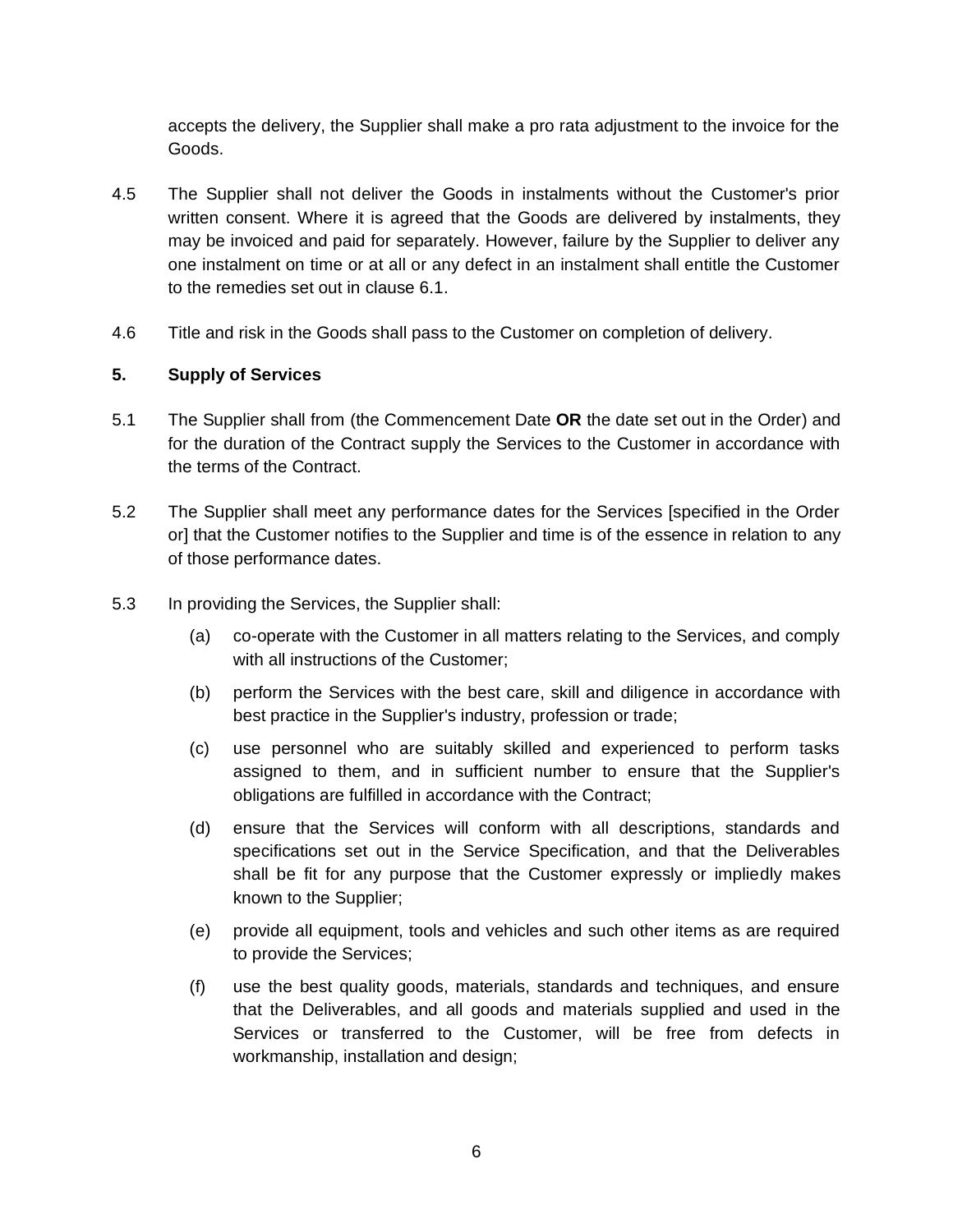- (g) obtain and at all times maintain all licences and consents which may be required for the provision of the Services;
- (h) observe all health and safety rules and regulations and any other security requirements that apply at any of the Customer's premises;
- <span id="page-8-1"></span>(i) hold all materials, equipment and tools, drawings, specifications and data supplied by the Customer to the Supplier (**Customer Materials**) in safe custody at its own risk, maintain the Customer Materials in good condition until returned to the Customer, and not dispose of or use the Customer Materials other than in accordance with the Customer's written instructions or authorisation;
- (j) not do or omit to do anything which may cause the Customer to lose any licence, authority, consent or permission upon which it relies for the purposes of conducting its business, and the Supplier acknowledges that the Customer may rely or act on the Services;
- <span id="page-8-0"></span>(k) comply with any additional obligations as set out in the Service Specification;

## **6. Customer remedies**

- <span id="page-8-2"></span>6.1 If the Supplier fails to deliver the Goods by the applicable date or to perform the Services by the applicable date, or both, the Customer shall, without limiting or affecting other rights or remedies available to it, have any one or more of the following rights and remedies:
	- (a) to terminate the Contract with immediate effect by giving written notice to the Supplier;
	- (b) to refuse to accept any subsequent performance of the Services and/or delivery of the Goods which the Supplier attempts to make;
	- (c) to recover from the Supplier any costs incurred by the Customer in obtaining substitute goods and/or services from a third party;
	- (d) to require a refund from the Supplier of sums paid in advance for Services that the Supplier has not provided and/or Goods that it has not delivered; and
	- (e) to claim damages for any additional costs, loss or expenses incurred by the Customer which are in any way attributable to the Supplier's failure to meet such dates.
- <span id="page-8-3"></span>6.2 [If the Goods are not delivered by the applicable date or the Services are not performed by the applicable date, or both, the Customer may, at its option, claim or deduct 20% of the price of the Goods for each week's delay in delivery of the Goods and/or claim or deduct 20% of the price of the Services for each week's delay in performance of the Services, in each case by way of liquidated damages, until the earlier of delivery of the Goods or performance of the Services, as applicable, or termination or abandonment of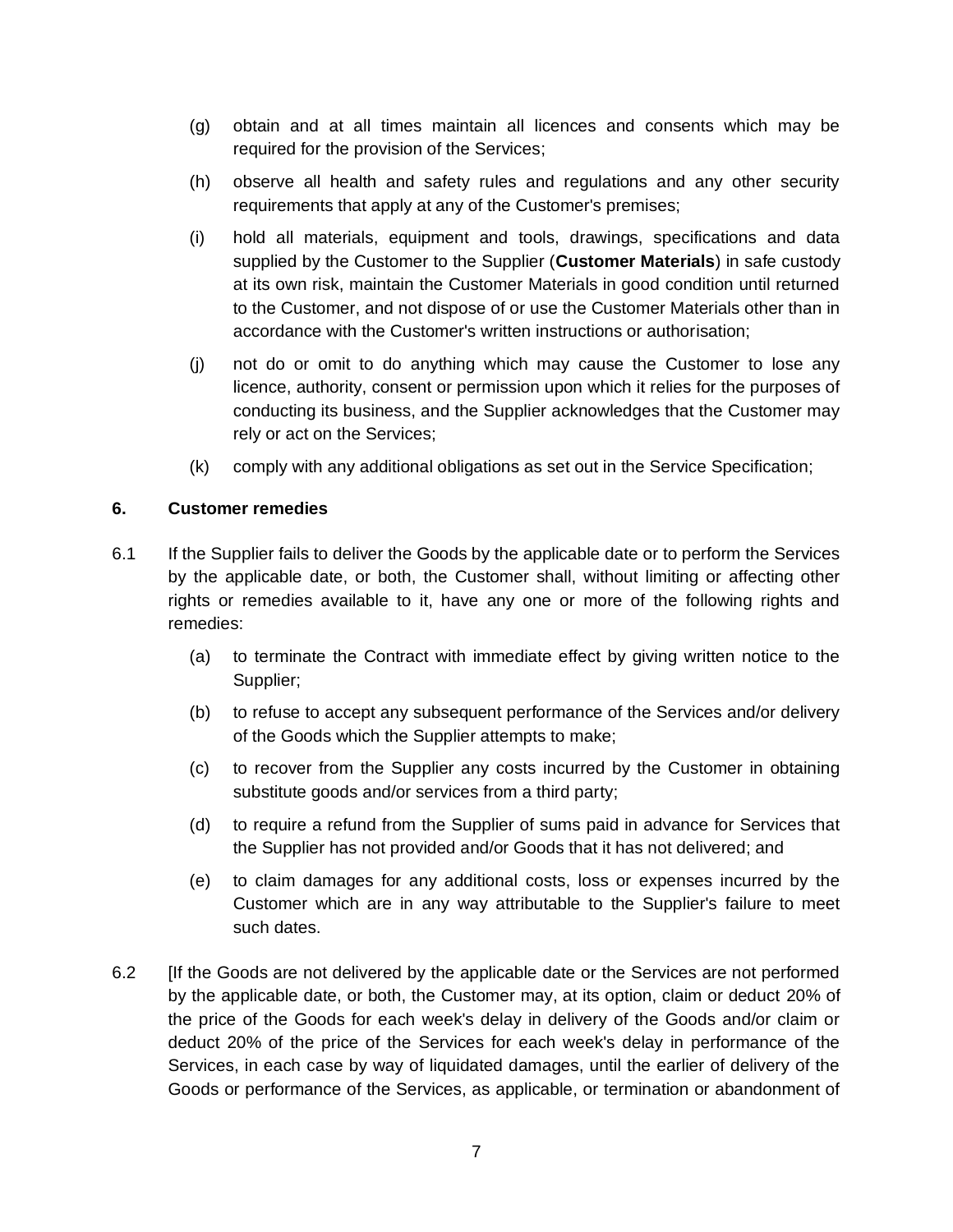the Contract by the Customer, up to a maximum of 20% of the total price of the Goods (in respect of late delivery of the Goods) and up to a maximum of [PERCENTAGE]% of the total price of the Services (in respect of late performance of the Services). If the Customer exercises its rights in respect of late delivery under this [clause 6.2](#page-8-3) it shall not be entitled to any of the remedies set out in [clause 6.1](#page-8-2) in respect of the late delivery of the Goods. If the Customer exercises its rights in respect of late performance under this [clause 6.2](#page-8-3) it shall not be entitled to any of the remedies set out in [clause 6.1](#page-8-2) in respect of the late performance of the Services.]

- 6.3 If the Supplier has delivered Goods that do not comply with the undertakings set out in [clause 3.1,](#page-5-1) then, without limiting or affecting other rights or remedies available to it, the Customer shall have one or more of the following rights and remedies, whether or not it has accepted the Goods:
	- (a) to terminate the Contract with immediate effect by giving written notice to the Supplier;
	- (b) to reject the Goods (in whole or in part) whether or not title has passed and to return them to the Supplier at the Supplier's own risk and expense;
	- (c) to require the Supplier to repair or replace the rejected Goods, or to provide a full refund of the price of the rejected Goods [(if paid)];
	- (d) to refuse to accept any subsequent delivery of the Goods which the Supplier attempts to make;
	- (e) to recover from the Supplier any expenditure incurred by the Customer in obtaining substitute goods from a third party; and
	- (f) to claim damages for any additional costs, loss or expenses incurred by the Customer arising from the Supplier's failure to supply Goods in accordance with [clause 3.1.](#page-5-1)
- 6.4 If the Supplier has supplied Services that do not comply with the requirements of [clause](#page-7-1)  [5.3\(d\)](#page-7-1) then, without limiting or affecting other rights or remedies available to it, the Customer shall have one or more of the following rights and remedies:
	- (a) to terminate the Contract with immediate effect by giving written notice to the Supplier;
	- (b) to return the Deliverables to the Supplier at the Supplier's own risk and expense;
	- (c) to require the Supplier to provide repeat performance of the Services, or to provide a full refund of the price paid for the Services [(if paid)];
	- (d) to refuse to accept any subsequent performance of the Services which the Supplier attempts to make;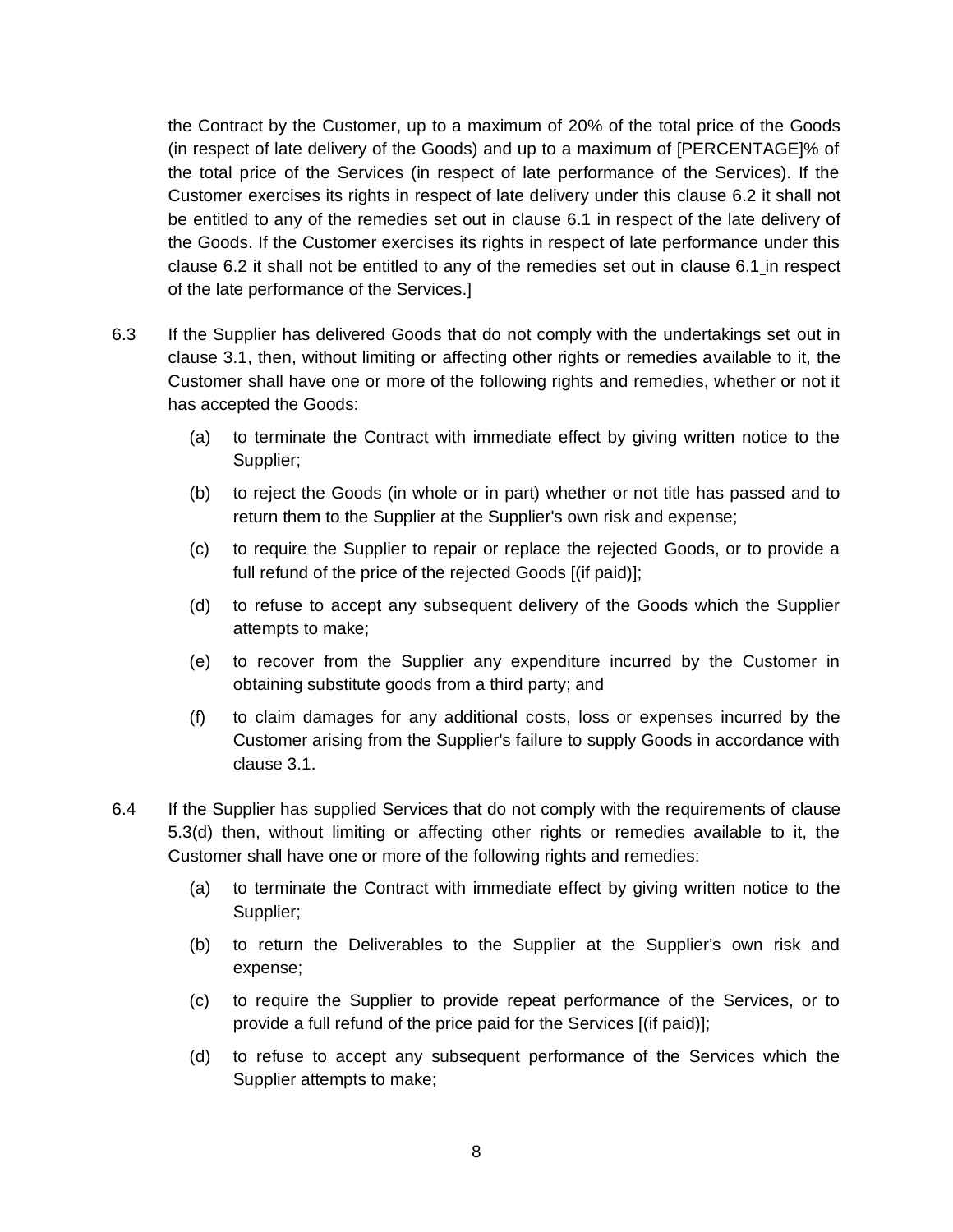- (e) to recover from the Supplier any expenditure incurred by the Customer in obtaining substitute services or deliverables from a third party; and
- (f) to claim damages for any additional costs, loss or expenses incurred by the Customer arising from the Supplier's failure to comply with [clause 5.3\(d\).](#page-7-1)
- 6.5 These Conditions shall extend to any substituted or remedial services and/or repaired or replacement goods supplied by the Supplier.
- 6.6 The Customer's rights and remedies under the Contract are in addition to, and not exclusive of, any rights and remedies implied by statute and common law.

## <span id="page-10-0"></span>**7. Customer's obligations**

- 7.1 The Customer shall:
	- (a) provide the Supplier with reasonable access at reasonable times to the Customer's premises for the purpose of providing the Services; [and]
	- (b) provide such necessary information for the provision of the Services as the Supplier may reasonably request.

## <span id="page-10-1"></span>**8. Charges and payment**

- 8.1 The price for the Goods:
	- (a) shall be the price set out in the Order, or if no price is quoted, the price set out in the Supplier's published price list in force at the Commencement Date; and
	- (b) shall be inclusive of the costs of packaging, insurance and carriage of the Goods. No extra charges shall be effective unless agreed in writing and signed by the Customer.
- 8.2 The charges for the Services shall be set out in the Order, and shall be the full and exclusive remuneration of the Supplier in respect of the performance of the Services. Unless otherwise agreed in writing by the Customer, the charges shall include every cost and expense of the Supplier directly or indirectly incurred in connection with the performance of the Services.
- 8.3 In respect of the Goods, the Supplier shall invoice the Customer on or at any time after completion of delivery. In respect of Services, the Supplier shall invoice the Customer on completion of the Services. Each invoice shall include such supporting information required by the Customer to verify the accuracy of the invoice, including the relevant purchase order number.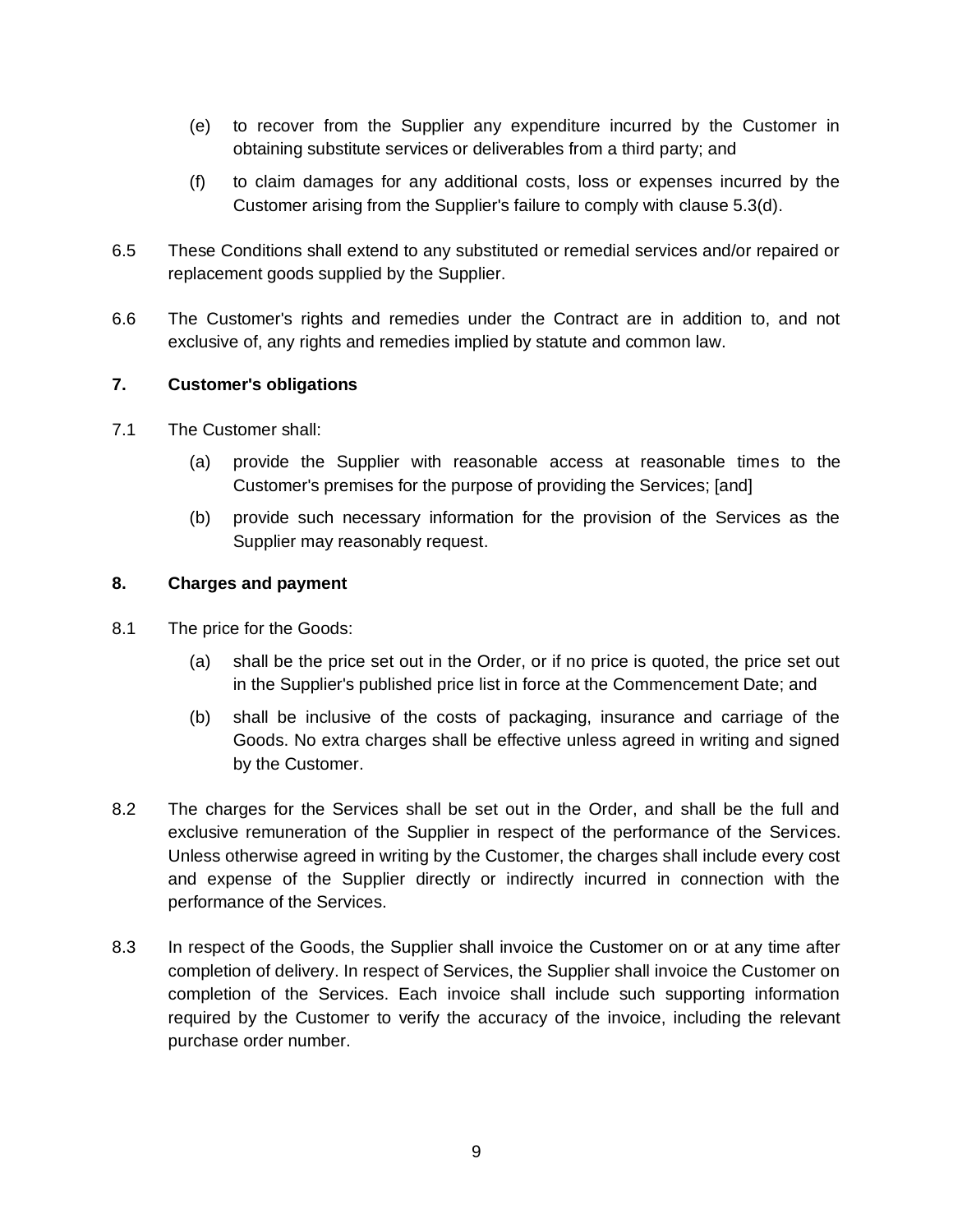- 8.4 In consideration of the supply of Goods and/or Services by the Supplier, the Customer shall pay the invoiced amounts within 90 days of the date of a correctly rendered invoice to a bank account nominated in writing by the Supplier.
- 8.5 All amounts payable by the Customer under the Contract are exclusive of amounts in respect of valued added tax chargeable from time to time (**VAT**). Where any taxable supply for VAT purposes is made under the Contract by the Supplier to the Customer, the Customer shall, on receipt of a valid VAT invoice from the Supplier, pay to the Supplier such additional amounts in respect of VAT as are chargeable on the supply of the Goods and/or Services at the same time as payment is due for the supply of the Goods and/or Services.
- 8.6 If a party fails to make any payment due to the other party under the Contract by the due date for payment, then the defaulting party shall pay interest on the overdue sum from the due date until payment of the overdue sum, whether before or after judgment. Interest under this clause will accrue each date at 4% a year above the Bank of England's base rate from time to time, but at 4% a year for any period when the base rate is below 0%. Where a payment is disputed in good faith, interest is only payable after the dispute is resolved, on sums found or agreed to be due, from the due date until payment.
- 8.7 The Supplier shall maintain complete and accurate records of the time spent and materials used by the Supplier in providing the Services, and the Supplier shall allow the Customer to inspect such records at all reasonable times on request.
- 8.8 The Customer may at any time, without notice to the Supplier, set off any liability of the Supplier to the Customer against any liability of the Customer to the Supplier, whether either liability is present or future, liquidated or unliquidated, and whether or not either liability arises under the Contract. [If the liabilities to be set off are expressed in different currencies, the Customer may convert either liability at a market rate of exchange for the purpose of set-off.] Any exercise by the Customer of its rights under this clause shall not limit or affect any other rights or remedies available to it under the Contract or otherwise.

## <span id="page-11-0"></span>**9. Intellectual property rights**

- 9.1 All Intellectual Property Rights in or arising out of or in connection with the Services (other than Intellectual Property Rights in any Customer Materials) shall be owned by the Supplier.
- 9.2 The Supplier grants to the Customer, or shall procure the direct grant to the Customer of, a fully paid-up, worldwide, non-exclusive, royalty-free the Deliverables (excluding Customer Materials) for the purpose of receiving and using the Services and the Deliverables.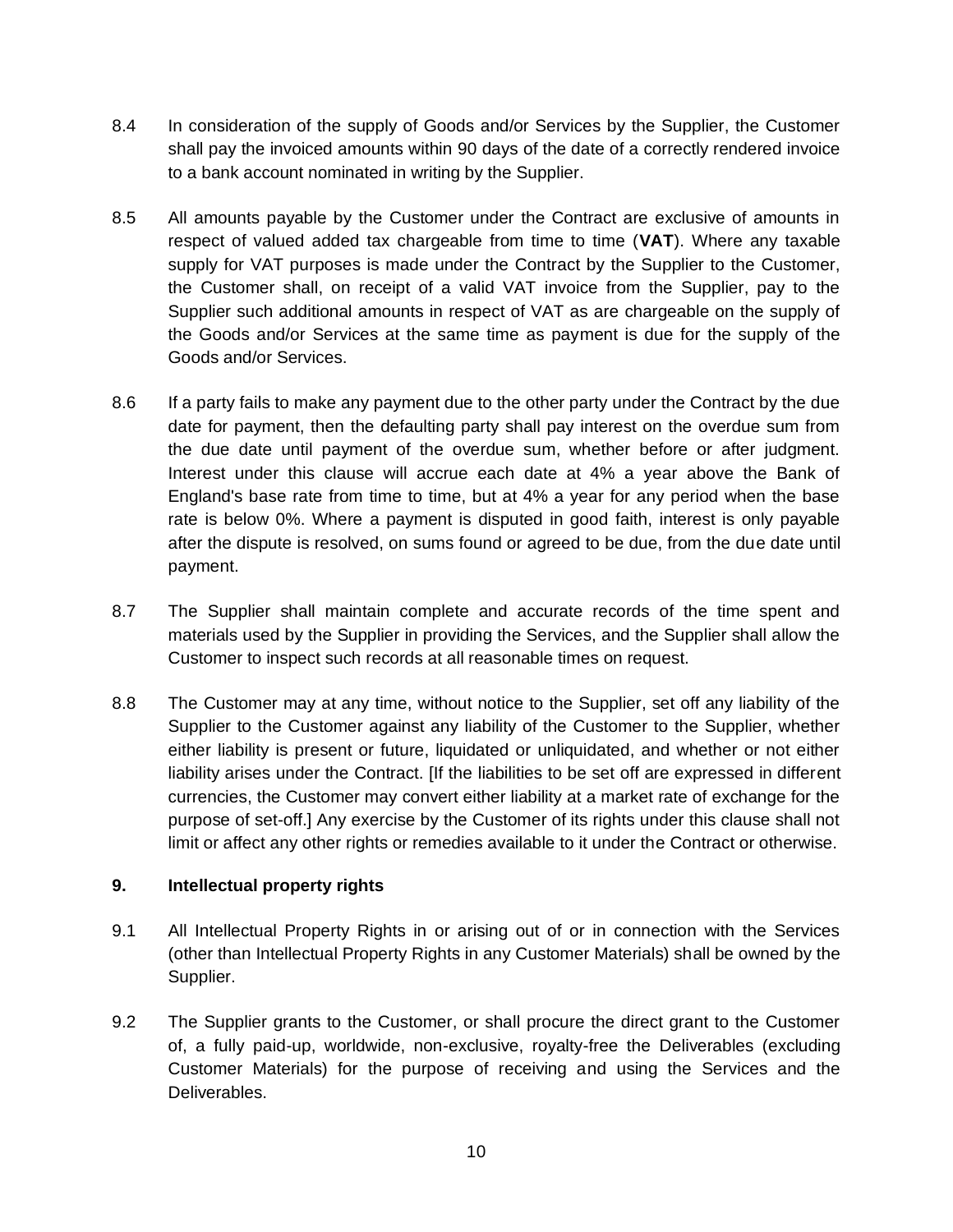- 9.3 The Customer grants the Supplier a fully paid-up, non-exclusive, royalty-free nontransferable licence to copy any materials provided by the Customer to the Supplier for the term of the Contract for the purpose of providing the Services to the Customer.
- 9.4 The Supplier acknowledges that all rights in the Customer Materials are and shall remain the exclusive property of the Customer.

## <span id="page-12-0"></span>**10. Indemnity**

- 10.1 The Supplier shall indemnify the Customer against all liabilities, costs, expenses, damages and losses (including any direct, indirect or consequential losses, loss of profit, loss of reputation and all interest, penalties and legal costs (calculated on a full indemnity basis) and all other [reasonable] professional costs and expenses) suffered or incurred by the Customer arising out of or in connection with:
	- (a) any claim made against the Customer for actual or alleged infringement of a third party's intellectual property rights arising out of, or in connection with, the manufacture, supply or use of the Goods, or receipt, use or supply of the Services (excluding the Customer Materials);
	- (b) any claim made against the Customer by a third party for death, personal injury or damage to property arising out of, or in connection with, defects in the Goods, as delivered, or the Deliverables; and
	- (c) any claim made against the Customer by a third party arising out of or in connection with the supply of the Goods, as delivered, or the Services.
- 10.2 This [clause 10](#page-12-0) shall survive termination of the Contract.

## <span id="page-12-1"></span>**11. Insurance**

During the term of the Contract [and for a period of [NUMBER] years thereafter], the Supplier shall maintain in force, with a reputable insurance company, professional indemnity insurance, product liability insurance and public liability insurance to cover the liabilities that may arise under or in connection with the Contract, and shall, on the Customer's request, produce both the insurance certificate giving details of cover and the receipt for the current year's premium in respect of each insurance.

## <span id="page-12-2"></span>**12. Confidentiality**

12.1 Each party undertakes that it shall not at any time or at any time during the Contract and for a period of two years after termination or expiry of the Contract, disclose to any person any confidential information concerning the business, assets, affairs, customers, clients or suppliers of the other party, except as permitted by [clause 12.2](#page-13-2)*.*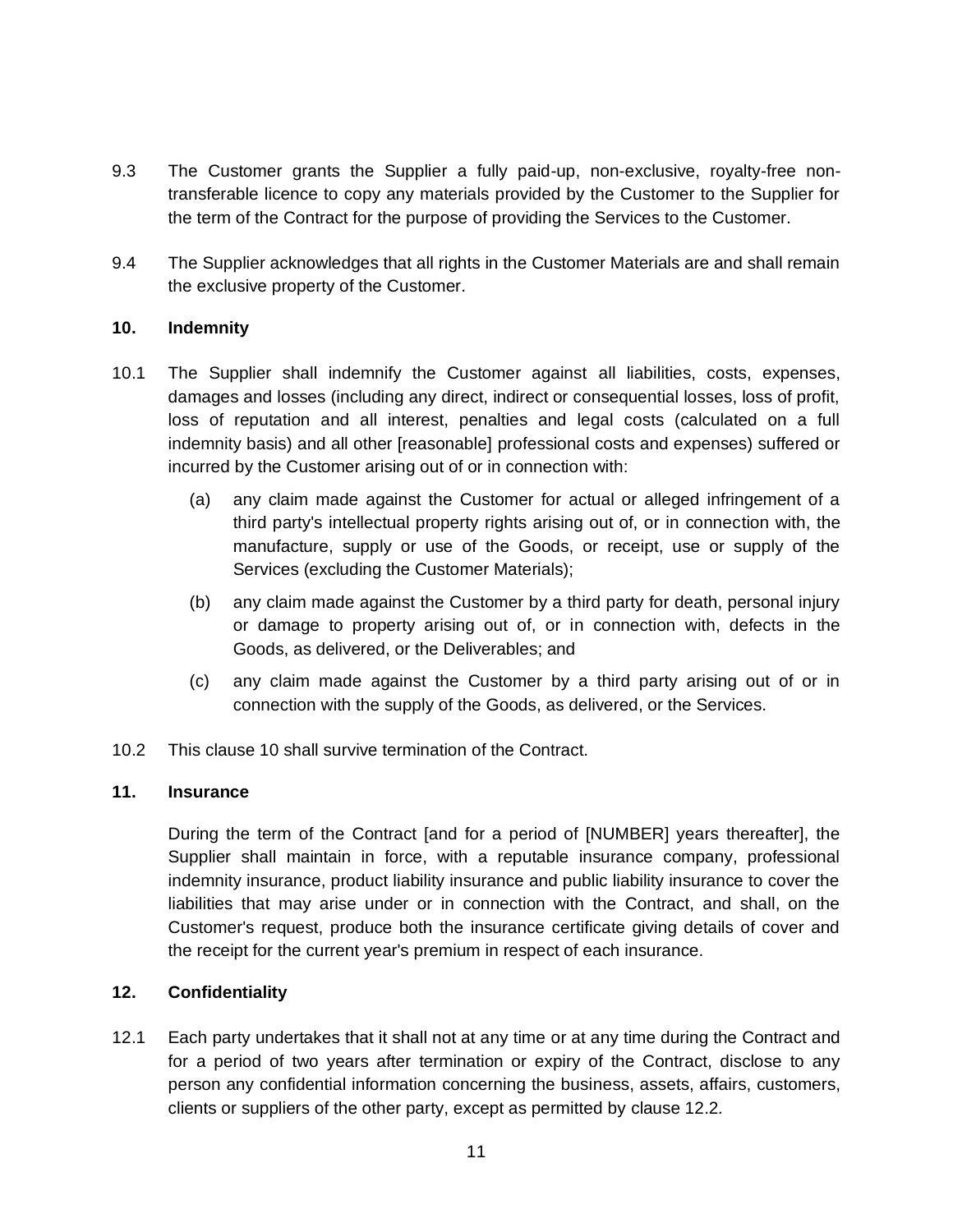- <span id="page-13-2"></span>12.2 Each party may disclose the other party's confidential information:
	- (a) to its employees, officers, representatives, contractors, subcontractors or advisers who need to know such information for the purposes of exercising the party's rights or carrying out its obligations under the Contract. Each party shall ensure that its employees, officers, representatives, contractors, subcontractors or advisers to whom it discloses the other party's confidential information comply with this [clause 12;](#page-12-2) and
	- (b) as may be required by law, a court of competent jurisdiction or any governmental or regulatory authority.
- 12.3 Neither party shall use the other party's confidential information for any purpose other than to exercise its rights and perform its obligations under or in connection with the Contract.

## <span id="page-13-0"></span>**13. Compliance with relevant laws and policies**

- 13.1 In performing its obligations under the Contract, the Supplier shall:
	- (a) comply with all applicable laws, statutes, regulations [and codes] from time to time in force; and
	- (b) comply with the Mandatory Policies.

## <span id="page-13-1"></span>**14. Data protection**

- 14.1 The following definitions apply in this [clause 14:](#page-13-1)
	- (a) **Controller, Processor, Data Subject, Personal Data, Personal Data Breach, processing** and **appropriate technical and organisational measures**: as defined in the Data Protection Legislation.
	- (b) **Data Protection Legislation**: all applicable data protection and privacy legislation in force from time to time in the UK including the UK GDPR, the Data Protection Act 2018 (and regulations made thereunder) and the Privacy and Electronic Communications Regulations 2003 (*SI 2003/2426*) [and the guidance and codes of practice issued by the Information Commissioner or other relevant regulatory authority and applicable to a party].
	- (c) **Domestic Law**: the law of the United Kingdom or a part of the United Kingdom.
- <span id="page-13-3"></span>14.2 Both parties will comply with all applicable requirements of the Data Protection Legislation. This [clause 14](#page-13-1) is in addition to, and does not relieve, remove or replace, a party's obligations or rights under the Data Protection Legislation.
- 14.3 The parties acknowledge that for the purposes of the Data Protection Legislation, the Customer is the Controller and the Supplier is the Processor.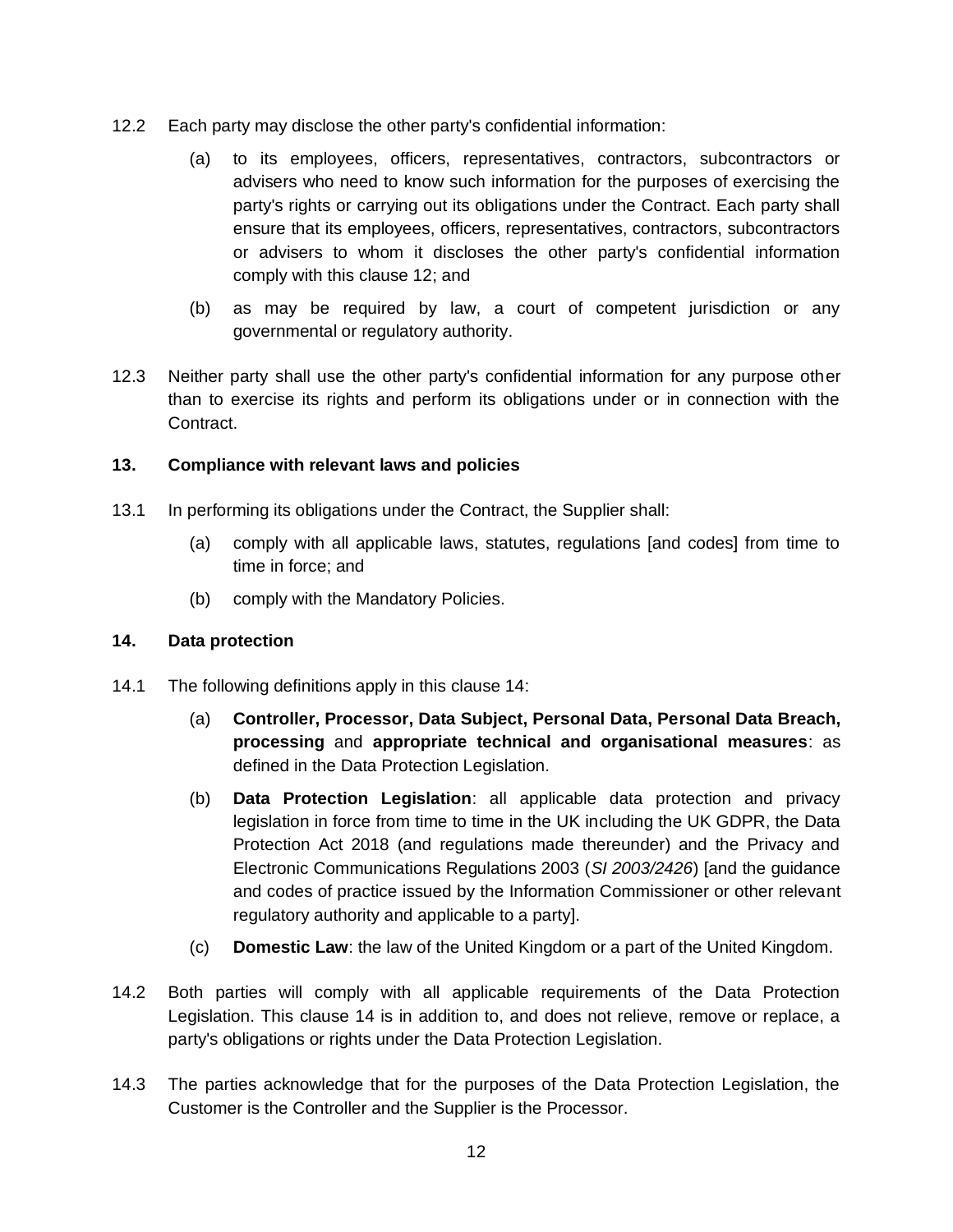- 14.4 Without prejudice to the generality of [clause 14.2,](#page-13-3) the Customer will ensure that it has all necessary appropriate consents and notices in place to enable lawful transfer of the Personal Data to the Supplier [and/or lawful collection of the Personal Data by the Supplier on behalf of the Customer] for the duration and purposes of the Contract.
- 14.5 Without prejudice to the generality of [clause 14.2,](#page-13-3) the Supplier shall, in relation to any Personal Data processed in connection with the performance by the Supplier of its obligations under the Contract:
	- (a) process that Personal Data only on the documented written instructions of the Customer unless the Supplier is required by Domestic Law to otherwise process that Personal Data. Where the Supplier is relying on Domestic Law as the basis for processing Personal Data, the Supplier shall promptly notify the Customer of this before performing the processing required by the Domestic Law unless the Domestic Law prohibits the Supplier from so notifying the Customer;
	- (b) ensure that it has in place appropriate technical and organisational measures, reviewed and approved by the Customer, to protect against unauthorised or unlawful processing of Personal Data and against accidental loss or destruction of, or damage to, Personal Data, appropriate to the harm that might result from the unauthorised or unlawful processing or accidental loss, destruction or damage and the nature of the data to be protected, having regard to the state of technological development and the cost of implementing any measures (those measures may include, where appropriate, pseudonymising and encrypting Personal Data, ensuring confidentiality, integrity, availability and resilience of its systems and services, ensuring that availability of and access to Personal Data can be restored in a timely manner after an incident, and regularly assessing and evaluating the effectiveness of the technical and organisational measures adopted by it);
	- (c) ensure that all personnel who have access to and/or process Personal Data are obliged to keep the Personal Data confidential; and
	- (d) not transfer any Personal Data outside of the UK unless the prior written consent of the Customer has been obtained and the following conditions are fulfilled:
		- (i) the Customer or the Supplier has provided appropriate safeguards in relation to the transfer;
		- (ii) the Data Subject has enforceable rights and effective legal remedies;
		- (iii) the Supplier complies with its obligations under the Data Protection Legislation by providing an adequate level of protection to any Personal Data that is transferred; and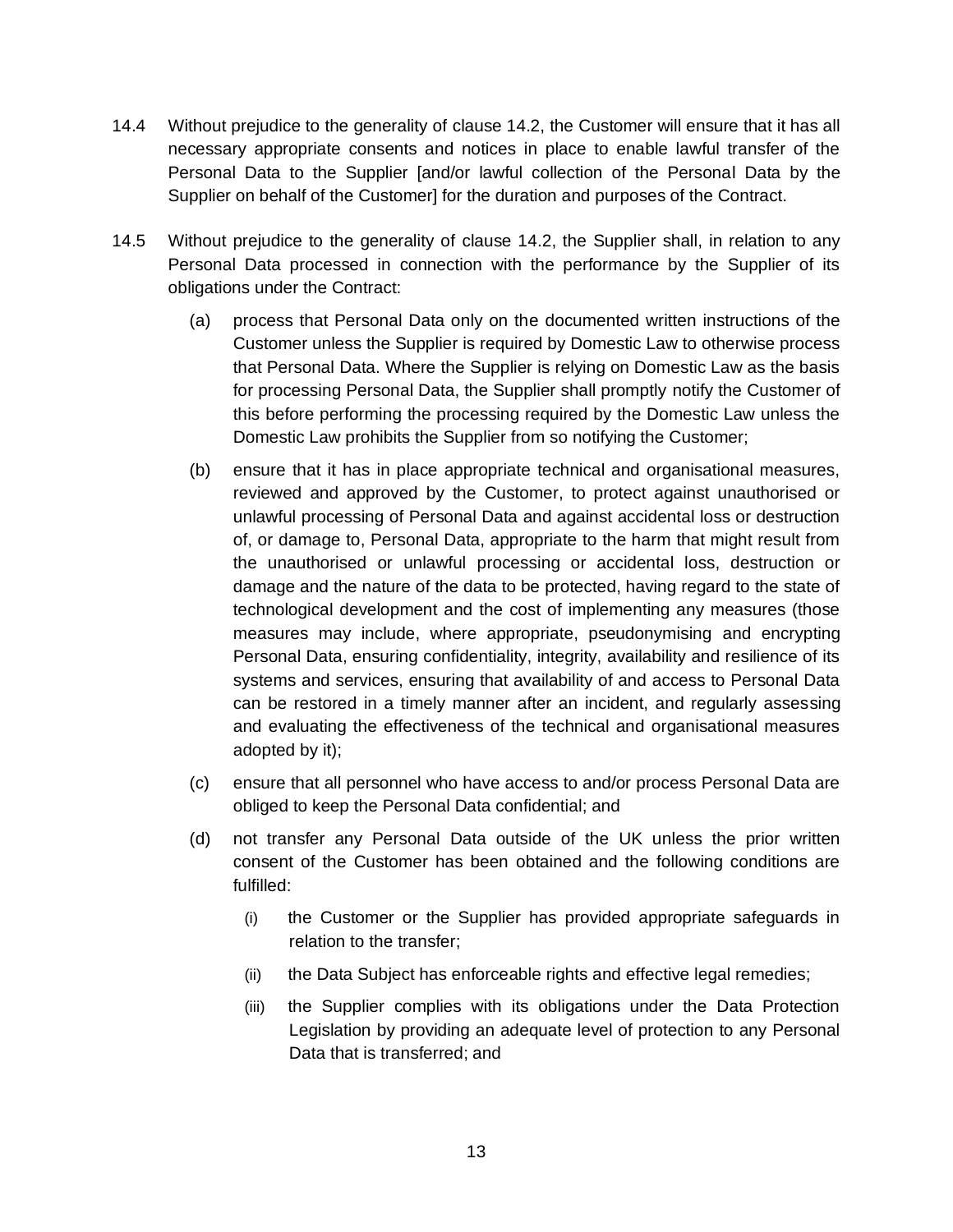- (iv) the Supplier complies with reasonable instructions notified to it in advance by the Customer with respect to the processing of the Personal Data;
- (e) assist the Customer, at the Customer's cost, in responding to any request from a Data Subject and in ensuring compliance with its obligations under the Data Protection Legislation with respect to security, breach notifications, impact assessments and consultations with supervisory authorities or regulators;
- (f) notify the Customer without undue delay on becoming aware of a Personal Data Breach;
- (g) at the written direction of the Customer, delete or return Personal Data and copies thereof to the Customer on termination of the Contract unless required by Domestic Law to store the Personal Data; and
- (h) maintain complete and accurate records and information to demonstrate its compliance with this [clause 14](#page-13-1) [and allow for audits by the Customer or the Customer's designated auditor and immediately inform the Customer if, in the opinion of the Supplier, an instruction infringes the Data Protection Legislation].
- <span id="page-15-1"></span>14.6 The Customer does not consent to the Supplier appointing any third party processor of Personal Data under the Contract. **OR** The Customer consents to the Supplier appointing as a third-party processor of Personal Data under the Contract. The Supplier confirms that it has entered or (as the case may be) will enter with the third-party processor into a written agreement [substantially on that third party's standard terms of business **OR** incorporating terms which are substantially similar to those set out in this [clause 14\]](#page-13-1) and in either case which the Supplier [confirms] **OR** [undertakes] reflect and will continue to reflect the requirements of the Data Protection Legislation. As between the Customer and the Supplier, the Supplier shall remain fully liable for all acts or omissions of any third-party processor appointed by it pursuant to this [clause 14.6.](#page-15-1)
- 14.7 [Either party may, at any time on not less than 30 days' notice, revise this [clause 14](#page-13-1) by replacing it with any applicable controller to processor standard clauses or similar terms adopted by the Information Commissioner or forming part of an applicable certification scheme (which shall apply when replaced by attachment to the Contract).]]

#### <span id="page-15-0"></span>**15. Termination**

- 15.1 Without affecting any other right or remedy available to it, the Customer may terminate the Contract:
	- (a) with immediate effect by giving written notice to the Supplier if:
		- (i) there is a change of Control of the Supplier; or
		- (ii) the Supplier commits a breach of [clause 13.](#page-13-0)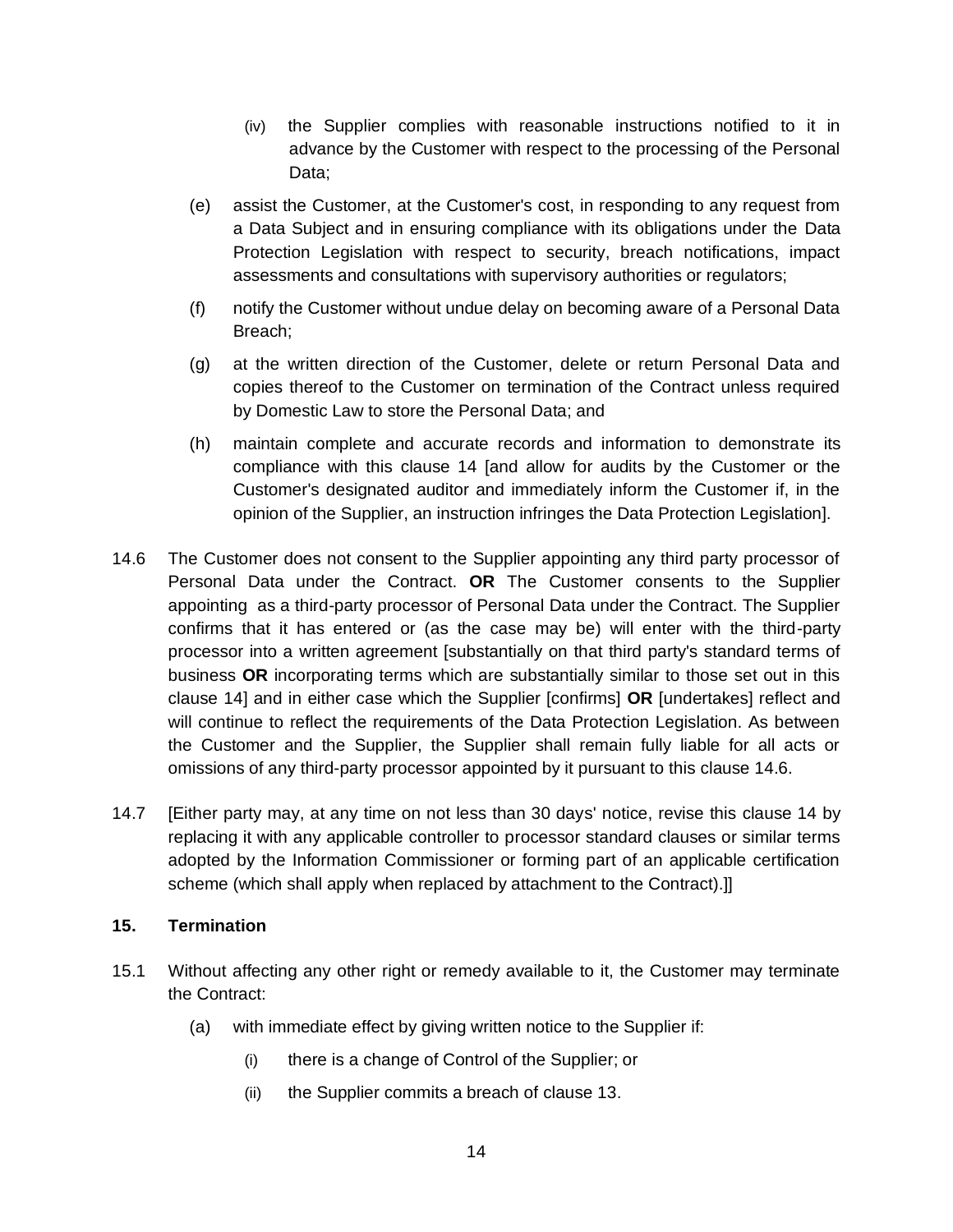- (b) for convenience by giving the Supplier [NUMBER] months' written notice.
- 15.2 Without affecting any other right or remedy available to it, either party may terminate the Contract with immediate effect by giving written notice to the other party if:
	- (a) the other party commits a material breach of any term of the Contract which breach is irremediable or (if such breach is remediable) fails to remedy that breach within a period of 7 days after being notified [in writing] to do so;
	- (b) the other party takes any step or action in connection with its entering administration, provisional liquidation or any composition or arrangement with its creditors (other than in relation to a solvent restructuring), obtaining a moratorium, being wound up (whether voluntarily or by order of the court, unless for the purpose of a solvent restructuring), having a receiver appointed to any of its assets or ceasing to carry on business [or, if the step or action is taken in another jurisdiction, in connection with any analogous procedure in the relevant jurisdiction];
	- (c) the other party suspends, or threatens to suspend, or ceases or threatens to cease to carry on all or a substantial part of its business ; or
	- (d) the other party's financial position deteriorates so far as to reasonably justify the opinion that its ability to give effect to the terms of the Contract is in jeopardy.

## <span id="page-16-0"></span>**16. Consequences of termination**

- 16.1 On termination of the Contract, the Supplier shall immediately deliver to the Customer all Deliverables whether or not then complete, and return all Customer Materials. If the Supplier fails to do so, then the Customer may enter the Supplier's premises and take possession of them. Until they have been returned or delivered, the Supplier shall be solely responsible for their safe keeping and will not use them for any purpose not connected with the Contract.
- 16.2 Termination of the Contract shall not affect the parties' rights and remedies that have accrued as at termination or expiry, including the right to claim damages in respect of any breach of the Contract which existed at or before the date of termination or expiry.
- 16.3 Any provision of the Contract that expressly or by implication is intended to come into or continue in force on or after termination [or expiry] of the Contract shall remain in full force and effect.

## <span id="page-16-1"></span>**17. Force majeure**

Neither party shall be in breach of the Contract or otherwise liable for any failure or delay in the performance of its obligations if such delay or failure results from events, circumstances or causes beyond its reasonable control. The time for performance of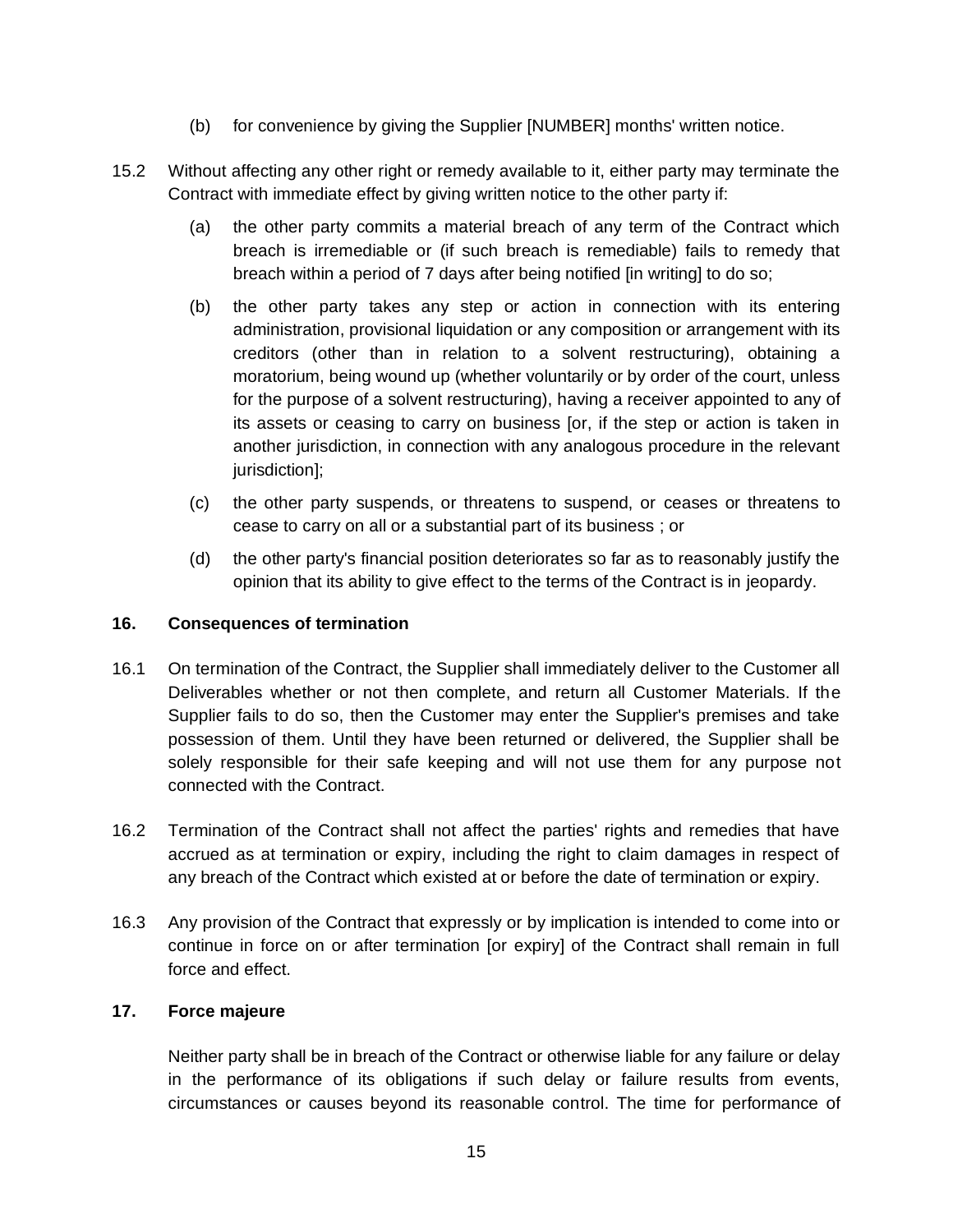such obligations shall be extended accordingly. If the period of delay or nonperformance continues for 4 weeks, the party not affected may terminate the Contract by giving 14 days written notice to the affected party.

#### <span id="page-17-0"></span>**18. General**

## **18.1 Assignment and other dealings.**

- (a) The Customer may at any time assign, mortgage, charge, subcontract, delegate, declare a trust over or deal in any other manner with all or any of its rights and obligations under the Contract.
- (b) The Supplier shall not assign, transfer, mortgage, charge, delegate, declare a trust over or deal in any other manner with any of its rights and obligations under the Contract [without the prior written consent of the Customer].
- 18.2 **Subcontracting.** The Supplier may not subcontract any or all of its rights or obligations under the Contract without the prior written consent of the Customer. If the Customer consents to any subcontracting by the Supplier, the Supplier shall remain responsible for all the acts and omissions of its subcontractors as if they were its own.

## **18.3 Notices.**

- (a) Any notice given to a party under or in connection with the Contract shall be in writing and shall be:
	- (i) delivered by hand or by pre-paid first-class post or other next working day delivery service at its registered office (if a company) or its principal place of business (in any other case)
- (b) Any notice shall be deemed to have been received:
	- (i) if delivered by hand, at the time the notice is left at the proper address;
	- (ii) if sent by pre-paid first-class post or other next working day delivery service, at 9.00 am on the second Business Day after posting.
- (c) This clause does not apply to the service of any proceedings or other documents in any legal action or, where applicable, any arbitration or other method of dispute resolution.
- <span id="page-17-1"></span>**18.4 Severance.** If any provision or part-provision of the Contract is or becomes invalid, illegal or unenforceable, it shall be deemed deleted, but that shall not affect the validity and enforceability of the rest of the Contract. If any provision of the Contract is deemed deleted under this [clause 18.4](#page-17-1) the parties shall negotiate in good faith to agree a replacement provision that, to the greatest extent possible, achieves the intended commercial result of the original provision.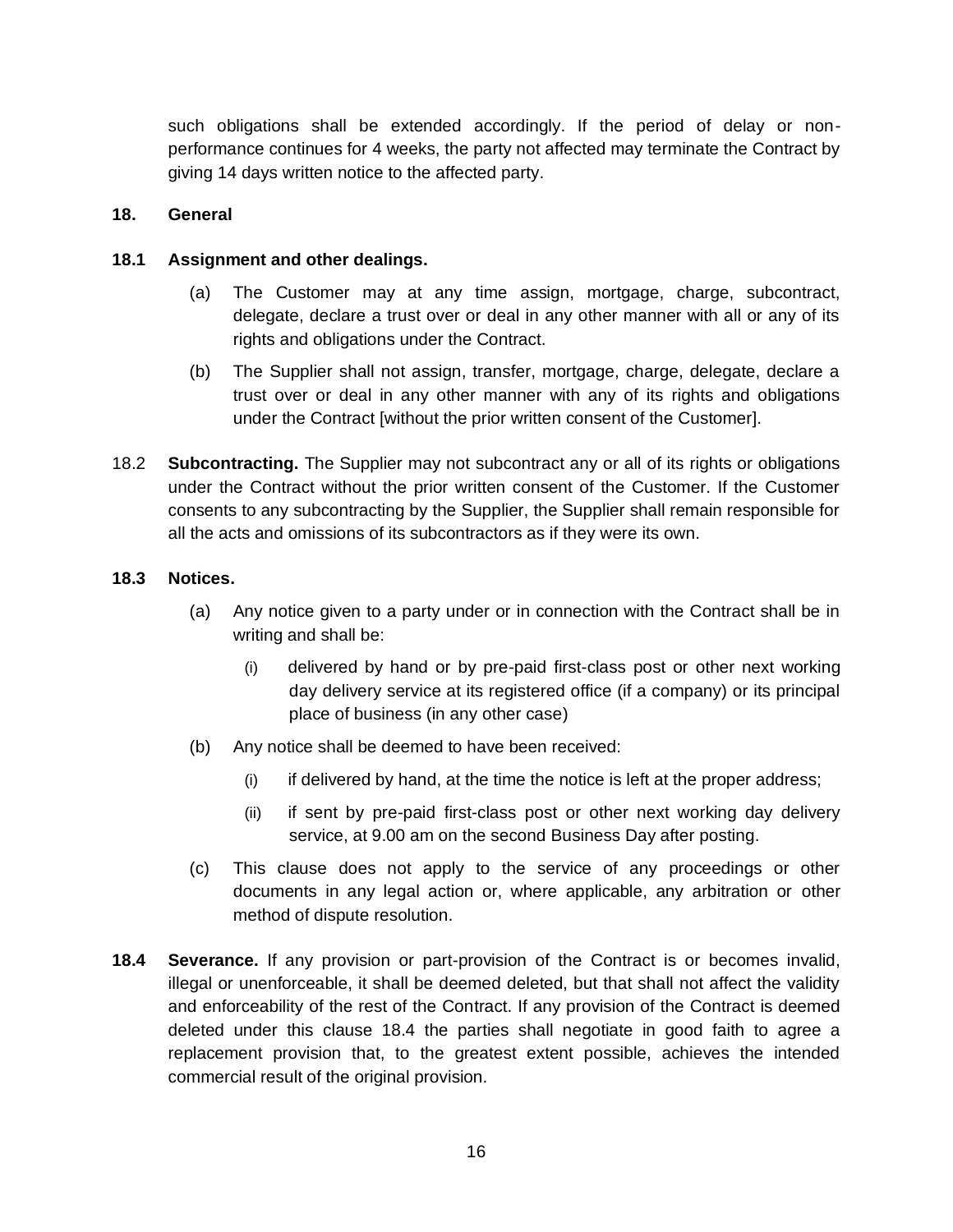## **18.5 Waiver.**

- (a) Except as set out in [clause 2.5,](#page-5-2) a waiver of any right or remedy is only effective if given in writing and shall not be deemed a waiver of any subsequent right or remedy.
- (b) A delay or failure to exercise, or the single or partial exercise of, any right or remedy shall not waive that or any other right or remedy, nor shall it prevent or restrict the further exercise of that or any other right or remedy.
- **18.6 No partnership or agency.** Nothing in the Contract is intended to, or shall be deemed to, establish any partnership or joint venture between the parties, constitute either party the agent of the other, or authorise either party to make or enter into any commitments for or on behalf of the other party. Each party confirms it is acting on its own behalf and not for the benefit of any other person.

## 18.7 **Entire agreement.**

- (a) The Contract constitutes the entire agreement between the parties.
- (b) Each party acknowledges that in entering into the Contract it does not rely on any statement, representation, assurance or warranty (whether made innocently or negligently) that is not set out in the Contract. Each party agrees that it shall have no claim for innocent or negligent misrepresentation [or negligent misstatement] based on any statement in the Contract.

## **18.8 Third party rights.**

- **(a)** Unless it expressly states otherwise, the Contract does not give rise to any rights under the Contracts (Rights of Third Parties) Act 1999 to enforce any term of the Contract.
- **(b)** The rights of the parties to rescind or vary the Contract are not subject to the consent of any other person.
- <span id="page-18-0"></span>**18.9 Variation.** Except as set out in these Conditions, no variation of the Contract, including the introduction of any additional terms and conditions, shall be effective unless it is agreed in writing and signed by the parties or their authorised representatives.
- **18.10 Governing law.** The Contract, and any dispute or claim (including non-contractual disputes or claims) arising out of or in connection with it or its subject matter or formation shall be governed by and construed in accordance with the law of England and Wales.
- 18.11 **Jurisdiction.** Each party irrevocably agrees that the courts of England and Wales shall have exclusive jurisdiction to settle any dispute or claim (including non-contractual disputes or claims) arising out of or in connection with the Contract or its subject matter or formation.